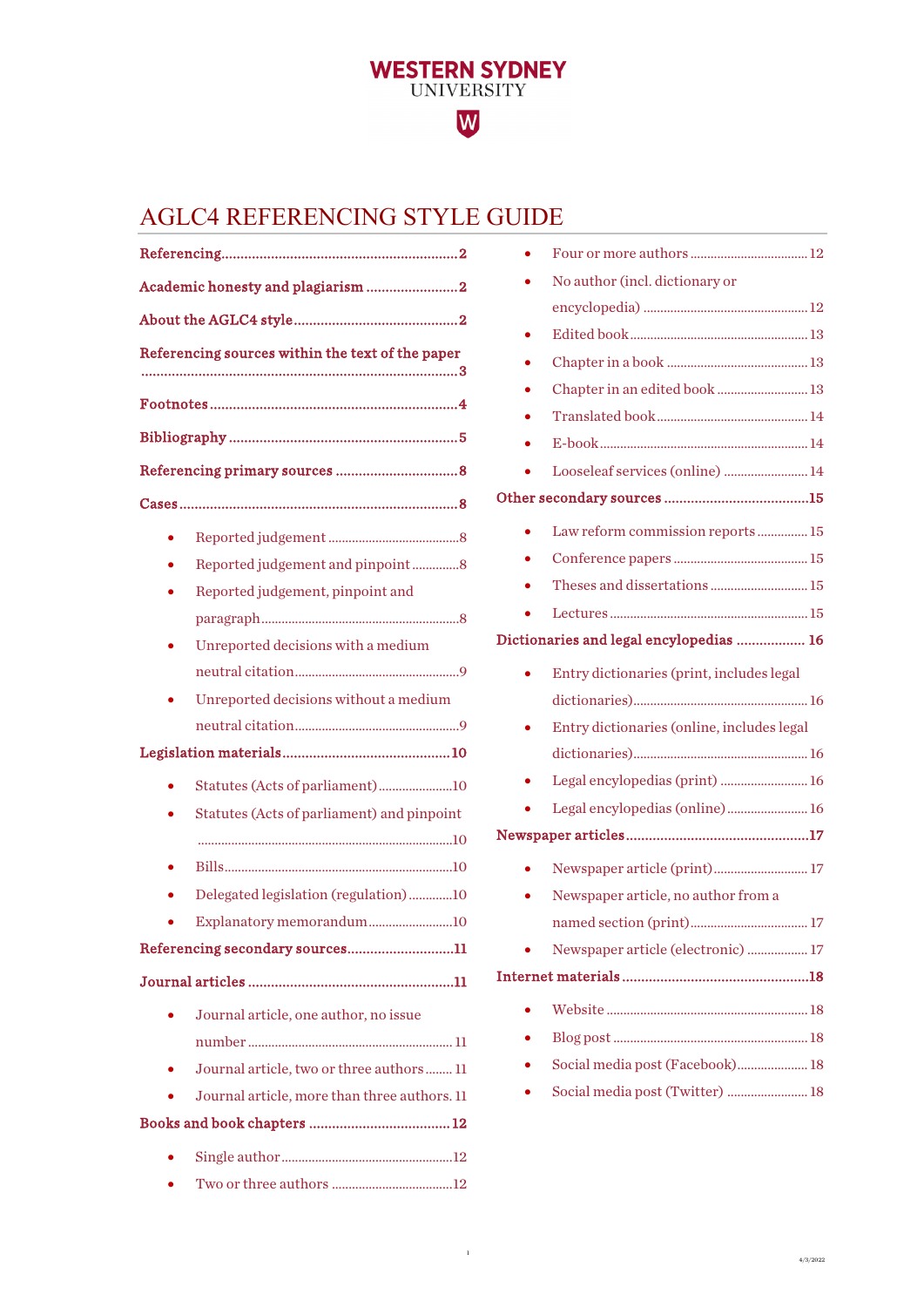# <span id="page-1-0"></span>REFERENCING

Referencing acknowledges the sources that you use to write your essay or assignment paper. Please see the section of this guide regarding intellectual honesty and plagiarism.

Citations are used throughout your writing to acknowledge the sources of your information. The full details of the citations are listed at the end of your assignment paper in a Bibliography. Note that bibliographies are not always required in law assignments. You should check the requirements for the particular assignment to see if a Bibliography is required.

# It is important to first consult your learning guide, lecturer or tutor for the preferred citation style for each unit you undertake.

# <span id="page-1-1"></span>ACADEMIC HONESTY AND PLAGIARISM

At Western Sydney University plagiarism falls within the framework of the Student [Misconduct Rule](https://policies.westernsydney.edu.au/document/view.current.php?id=304) and it[s associated guidelines.](https://policies.westernsydney.edu.au/document/associated-information.php?id=304)

Further information about the importance of academic honesty is available on the Librar[y website.](http://library.westernsydney.edu.au/main/guides/turnitin/academic-honesty)

# <span id="page-1-2"></span>ABOUT THE AGLC4 STYLE

The ALGC4 citation style is used widely for academic legal writing. The AGLC4 uses a numerical system of footnotes or endnotes with a Bibliography (where required).

Examples of the most common types of citations used by students are included in this guide. It is based on *[Australian Guide Legal Citation 4th](https://west-sydney-primo.hosted.exlibrisgroup.com/permalink/f/1vt0uuc/UWS-ALMA21243630000001571) edition,* which is available in print via the Library catalogue. If you are unable to find the referencing example, you require in this guide*,* more examples can be found [online.](https://drive.google.com/file/d/1TGvYqdqQnOU-GtSV3I25ft6EyYIx_w4U/edit)

2

For further support, please contact the Library:

o Phone 02 9852 5353

- o [Email](http://answers.library.westernsydney.edu.au/form.php)
- o [Online Librarian](https://library.westernsydney.edu.au/main/help/contact-us)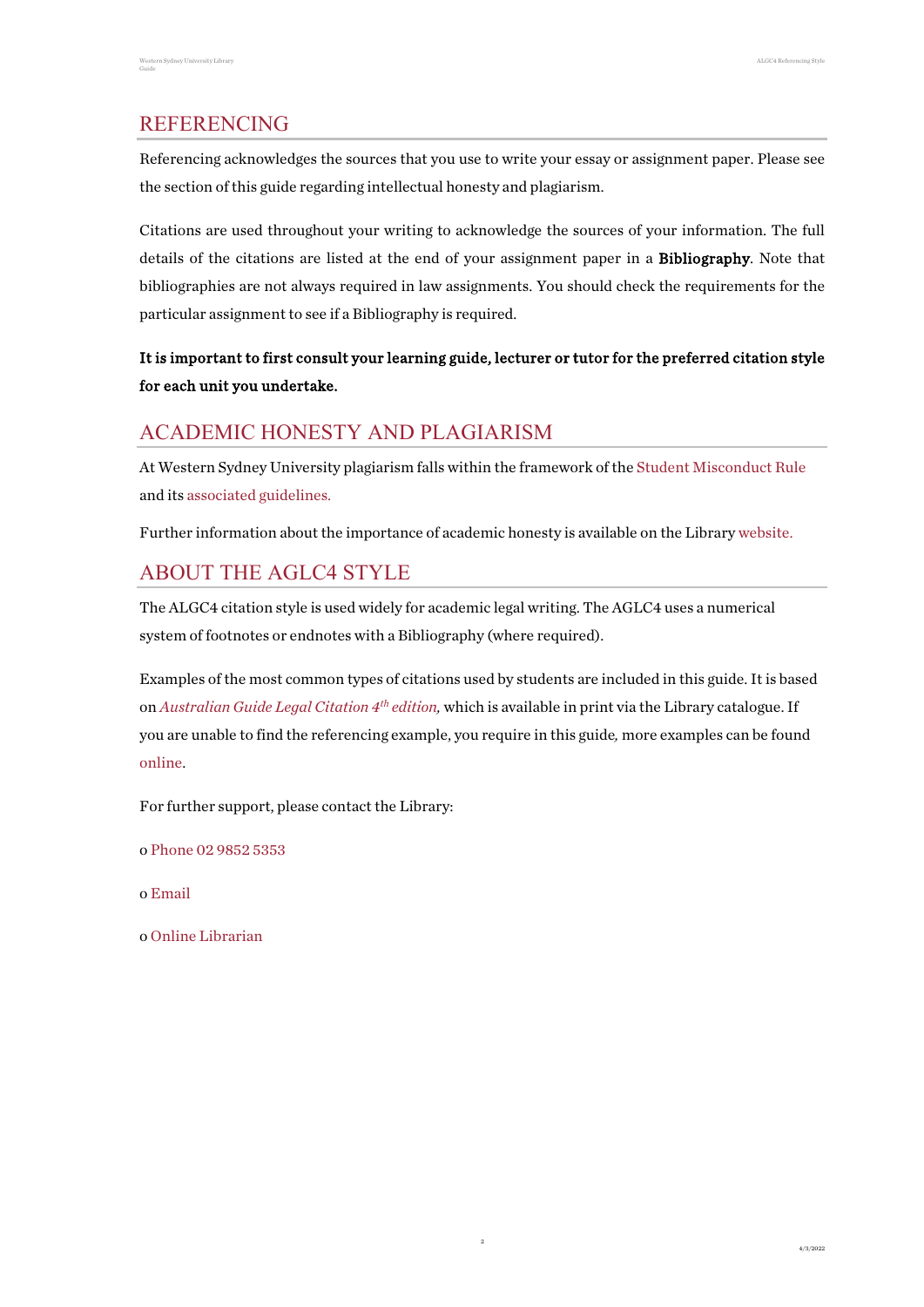# <span id="page-2-0"></span>REFERENCING SOURCES WITHIN THE TEXT OF THE PAPER

Throughout the text of your paper you must acknowledge the sources used in your writing. Whenever you present a statement of evidence such as a quote, or when you use someone else's ideas, opinions or theories in your own words (paraphrasing), you must acknowledge your sources.

The AGLC4 style is a numbered system whereby authorship is acknowledged using a number to represent the reference. The reader can follow this in-text number to the corresponding number in the footnote listed at the bottom of the page. Citation numbers should be inserted in superscript and be placed at the end of the portion of text to which corresponding footnotes refer.

When you summarise the general idea of a source in your own words, you must cite the author or body responsible for the work. A new number is used for each citation, even for a previously cited source.

Every time you wish to cite a source, place the number at the end of the sentence after punctuation. Sometimes, for clarity, you may need to place the footnote number directly after the relevant text (after any relevant punctuation).

She observed that 'the threshold for determining that an international organisation has 'effective control' over an operation ought to be high'. <sup>1</sup>

If you directly provide **fewer than four lines** of a quote, enclose the quotation by single quotation marks.

As Dworkin observed, 'it is inconsistent in principle among the acts of the state personified that integrity condemns'. 2

Note: Page number(s) for quotes should be provided in the footnote. If there are no page numbers, then paragraph numbers alone should be used. See examples throughout this guide.

Long quotations (of four lines or more) should appear indented from the left margin, in a smaller font size, and without quotations marks (Rule 1.5.1).

The Judge stated:

Thus elaborating, the first question is whether 'a first question is whether 'a financial benefit is given' within the meaning of s 229 of the Corporation Act (in relation to the prohibition on related party benefits without member approval). The second question is whether the exception … in s 210 … is made out … 3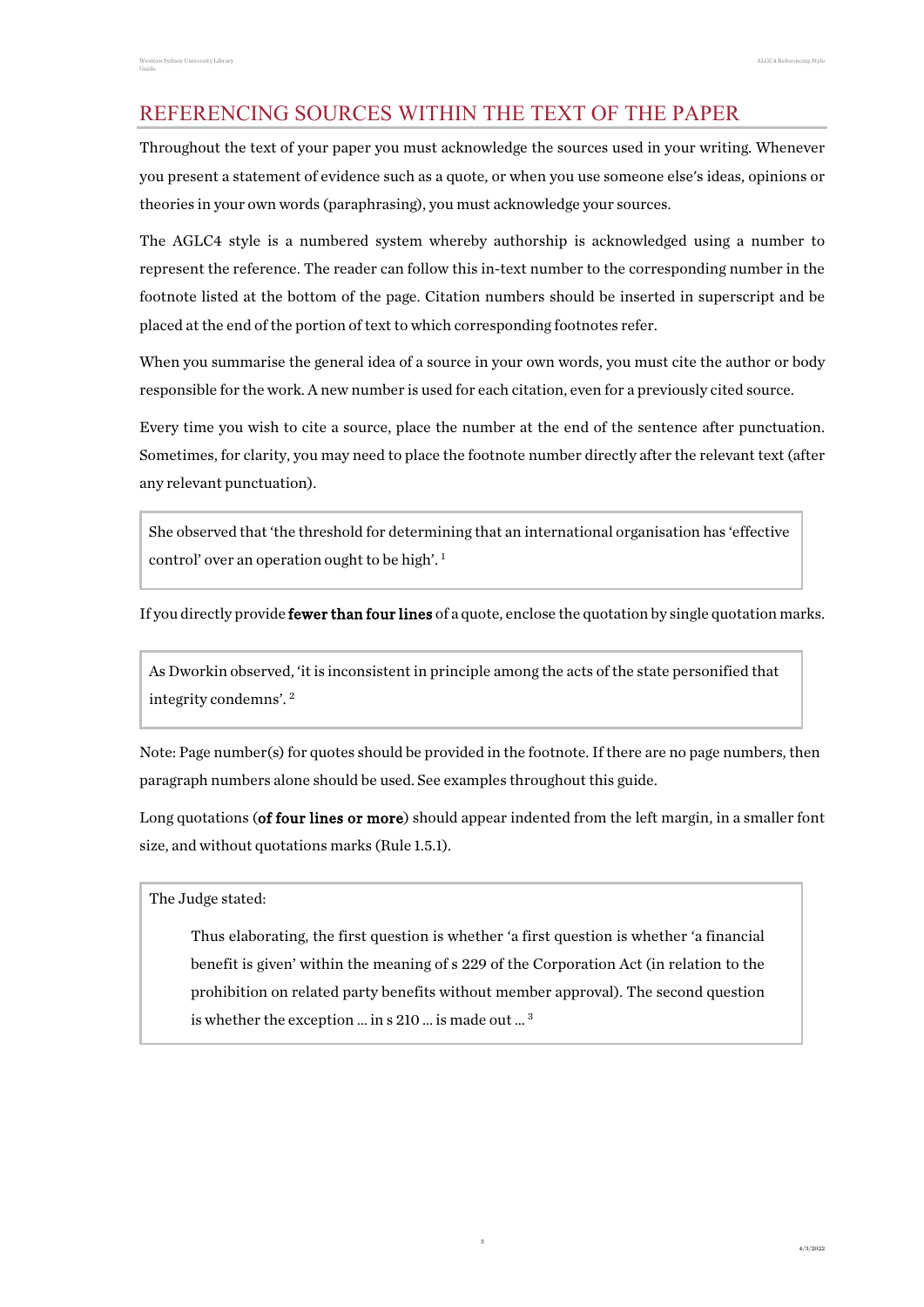# <span id="page-3-0"></span>FOOTNOTES

The first time a source is cited, the footnote must provide full bibliographic detail. Footnotes for subsequent references to the same source do not repeat all the details. Use 'Ibid' where the immediately preceding footnote refers to the same work.

Any other repeated source should be linked to a previous reference by using (n) followed by the appropriate footnote reference:

Author Surname (n Footnote Number) Pinpoint.

A pinpoint reference is a reference to a specific page, paragraph, footnote or other section of a source. A pinpoint should immediately follow the citation of the source. The pinpoint reference to a paragraph should appear as a number in square brackets. If both a page and a paragraph are referred to, both should be included in the pinpoint. A full stop should appear at the end of every footnote.

- 10 Alpana Roy, *Australian Domain Name Law* (Thomson Reuters, 2016) 232.
- 11 Ibid 236.
- 12 CCH Australia, *Australian Master Tax Guide* (Wolters Kluwer, 64th ed, 2019) 82.
- 13 *Dietrich v The Queen* (1992) 177 CLR 292, 323 [5].
- 14 Roy (n 10) 235.

To cite two or more references together place them in a footnote using only one number to represent them in text. Separate the references in the footnote using a semi-colon and place them in the order in which they appear in the text.

2 *Muschinski v Dodds* (1985) 160 CLR 583; *Baumgartner v Baumgartner* (1987) 164 CLR 137; *Bryson v Bryant* (1992) 29 NSWLR 188.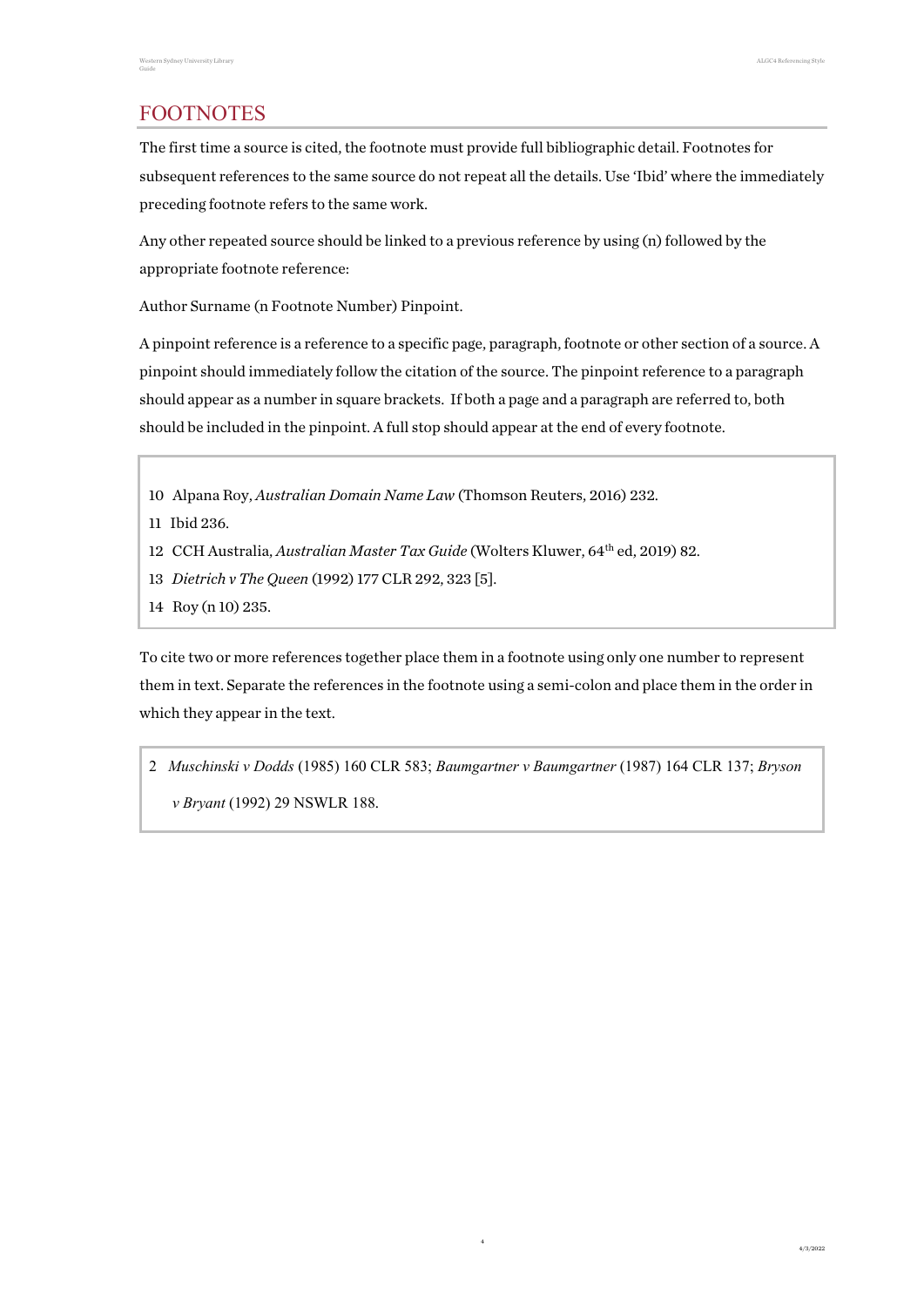# <span id="page-4-0"></span>**BIBLIOGRAPHY**

A Bibliography is a list of the full details of all the sources you cited in your paper. In the AGLC4 style the bibliography starts on a separate page at the end of your assignment paper and is titled Bibliography. The Bibliography contains details of the sources used in writing your paper and can include works not cited in your paper that you consulted in your research.

The Bibliography is divided into sections below, however a section may be omitted if not needed.

- A *Articles/Books/Reports*
- B *Cases*
- C *Legislation*
- D *Treaties*
- E *Others*

All sources appearing in the Bibliography must be ordered **alphabetically by surname** of the first author or title if no author is identified. An author's first name and surname should be inverted and separated by a comma. For works by two or more authors, only the first author's name and surname should be inverted. Full stops should not follow the citation.

#### Example of a Bibliography:

#### **BIBLIOGRAPHY**

#### A *Articles/Books/Reports*

Azzi, John, 'Domestic Legislation and Australia's International Obligations' (2015) 131 *Law Quarterly Review* 525

Douglas, Roger and Michael Head, *Douglas and Jones's Administrative Law* (Federation Press, 7th ed, 2014)

Freeland, Steven 'A Delicate Balance: Regulating Micro Satellite Technology in a Big Satellite World' (2014) 18 *University of Western Sydney Law Review* 1

Head, Michael, Scott Mann and Ingrid Matthews, *Law in Perspective: Ethics, Critical Thinking and Research* (NewSouth Publishing, 3rd ed, 2015)

Horn, Laura, 'Reframing Human Rights in Sustainable Development' (2013) 6 *Journal of The Australasian Law Teachers Association* 1

Reynolds, Rocque, Natalie P Stoianoff and Alpana Roy, *Intellectual Property: Text and Essential Cases*  (Federation Press, 5th ed, 2015)

5

Sangkuhl, Elfriede and Tenille Buttigieg, *Taxation Law* (LexisNexis Butterworths, 2016)

Sappideen, Carolyn, et al, *Macken's Law of Employment* (Thomson Reuters, 8th ed, 2016)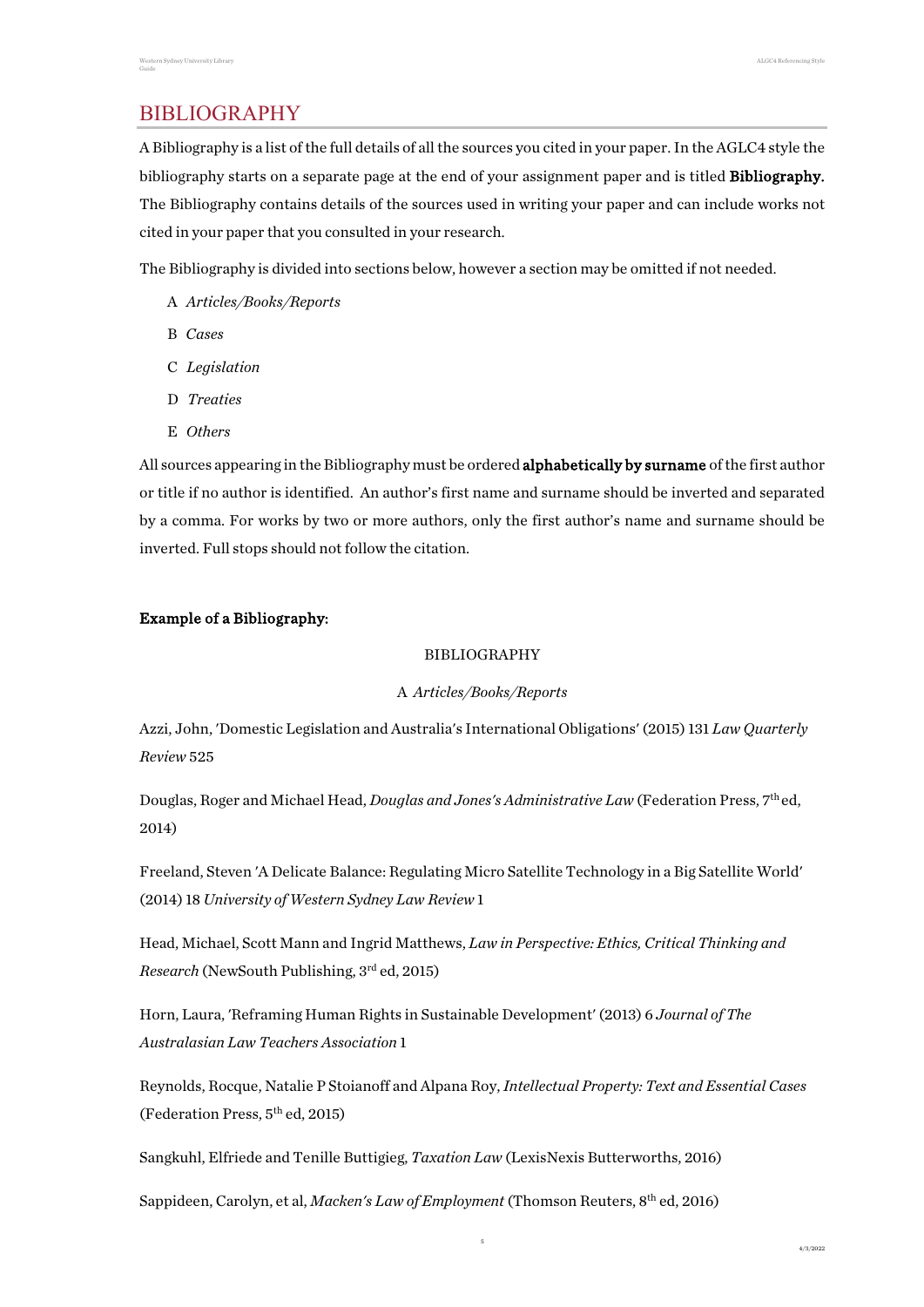#### B *Cases*

*Ashard v Secretary, Department of Social Services* (2016) 68 AAR 510

*Commissioner of State Revenue (Cth) v Kimiora* (2016) 309 FLR 277

*Daniel v Holroyd City Council* [2016] NSWDC 239

*Minister Administering the Crown Lands Act v New South Wales Aboriginal Land Council* [2016] NSWCA 253

*R v Beckett* (2015) 256 CLR 305

*Yazdani v R* [2016] NSWCCA 194

C *Legislation*

*Age Discrimination Act 2004* (Cth)

*Corporations Act 2001* (Cth)

*Criminal Assets Recovery Act 1990* (NSW)

*Criminal Appeal Rules* (NSW)

*Criminal Code Act 1995* (Cth)

*Interpretation Act 1987* (NSW)

*Strata Schemes Management Act 1996* (NSW)

*Work Health and Safety Bill 2011* (Cth)

#### D *Treaties*

*Agreement for the Establishment of the Anti-Corruption Academy as an International Organization,*  Australia-Vienna, signed 2 September 2010, [2012] ATS 27 (entered into force 8 March 2011)

*International Convention for the Suppression of the Financing of Terrorism, opened for signature 9* December 1999, [2002] ATS 23 (entered into force 10 April 2002)

#### E *Other*

Australian Human Rights Commission, *Free and Equal: Australian Conversation on Human Rights* (Web Page, 19 February 2019) < https://www.humanrights.gov.au/our-work/rights-andfreedoms/publications/free-and-equal-australian-conversation-human-rights-2019>

Law Reform Commission, *Review of the Family Law System* (Discussion Paper No 86, October 2018)

6

*Royal Commission into Misconduct in the Banking, Superannuation and Financial Services Industry* (Final Report, February 2019) vol 1, 220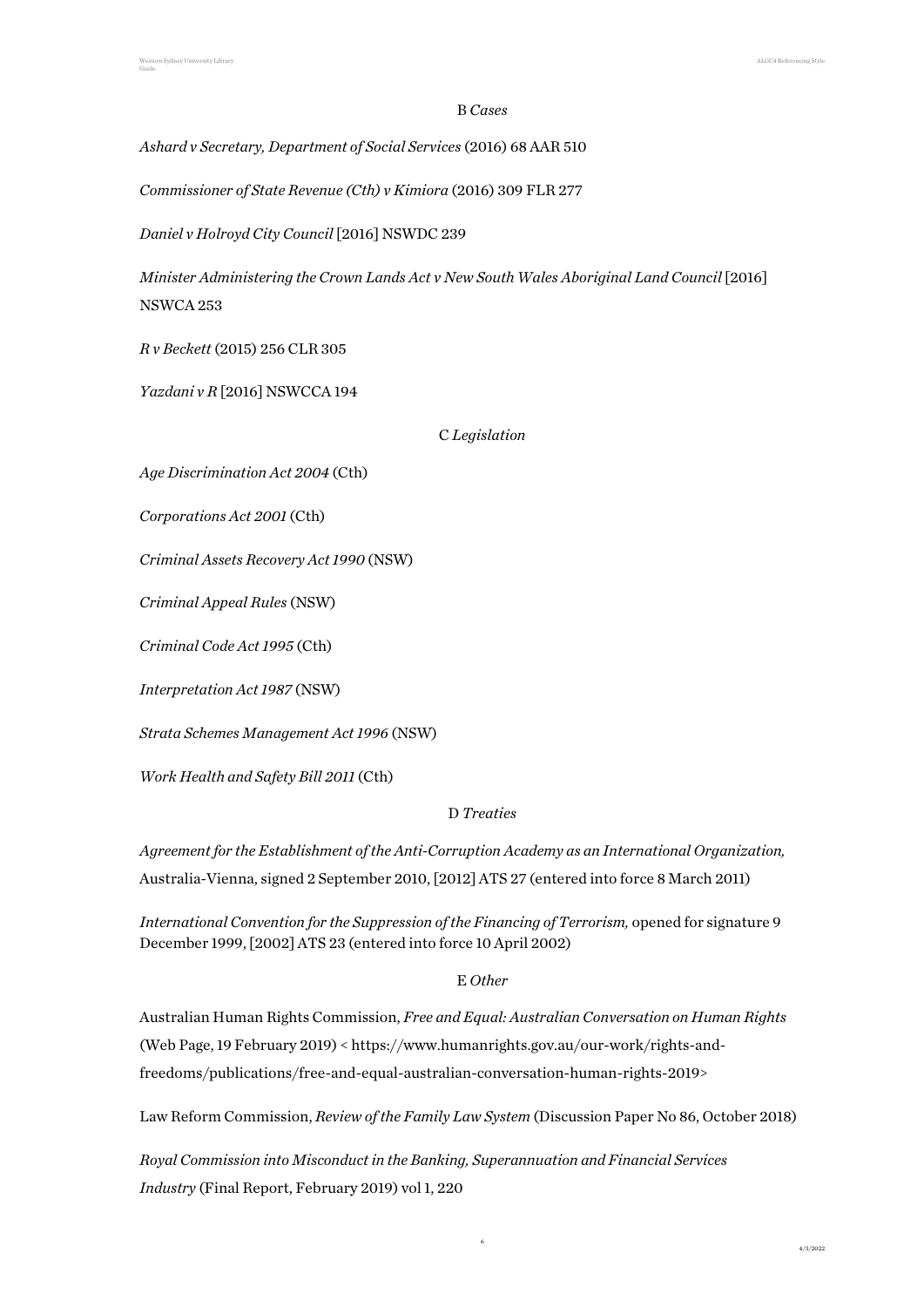Sangkuhl, Elfriede, 'Should Australians Follow the British Lead and Boycott Tax Avoiders?', *The Conversation* (online, 18 December 2012) <http://theconversation.com/should-australians-follow-thebritish-lead-and-boycott-tax-avoiders-11338>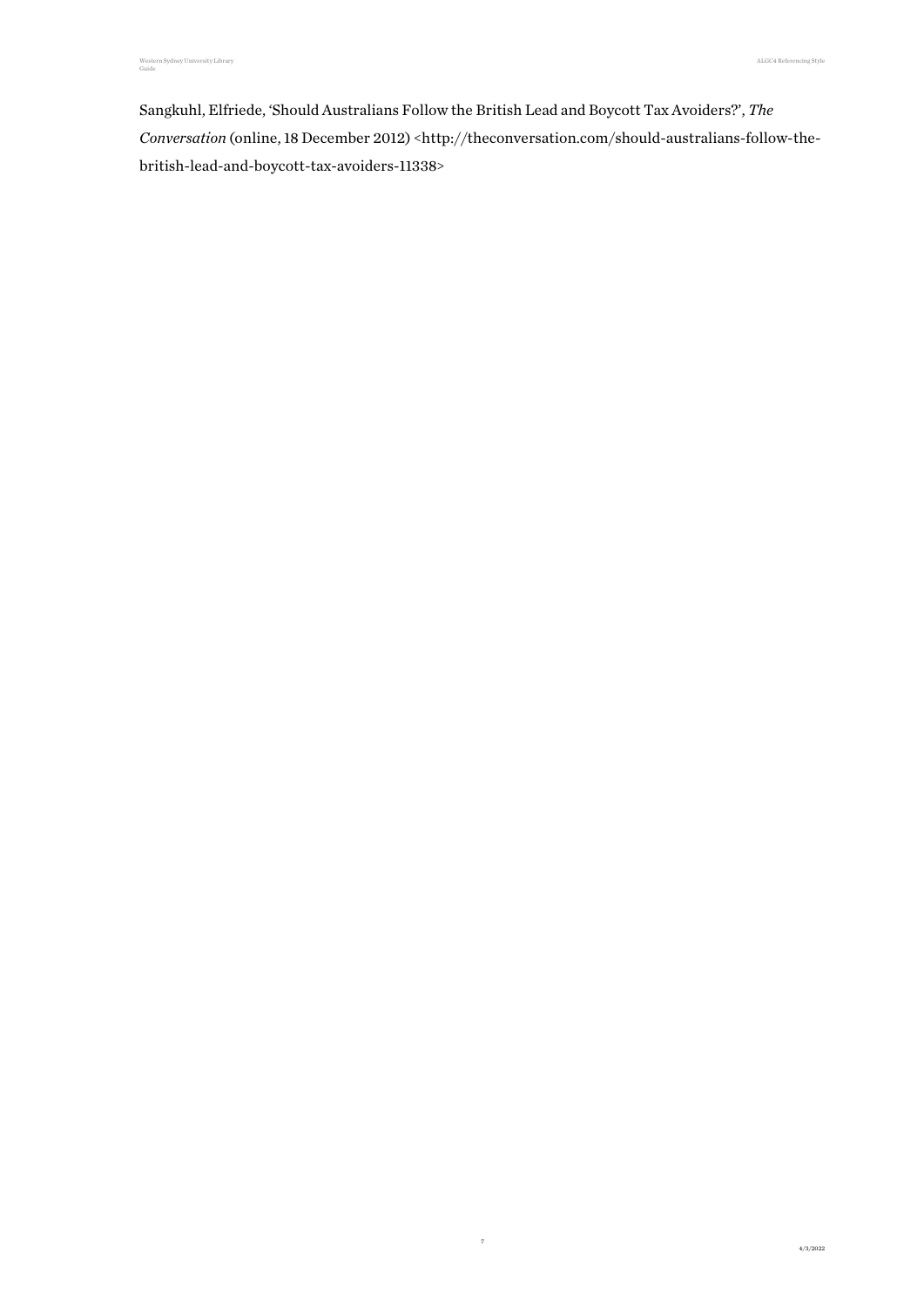# <span id="page-7-0"></span>REFERENCING PRIMARY SOURCES

Primary sources are the laws created by Parliament and the Courts, they come from official bodies. This includes decisions of courts and tribunals, statutes and regulations.

# <span id="page-7-1"></span>CASES

In referencing cases, the authorised law report should be cited if available. That is a case that has been published in a law report series. For example, the Commonwealth Law Report (CLR) and New South Wales Law Reports (NSWLR).

# <span id="page-7-2"></span>REPORTED JUDGEMENT

| Bibliography         | Attorney General for New South Wales v Gatsby (2018) 99 NSWLR 1                                                 |
|----------------------|-----------------------------------------------------------------------------------------------------------------|
| Footnote             | 1 A-G (NSW) v Gatsby (2018) 99 NSWLR 1.                                                                         |
| (Rule 2.1.7 and 2.2) | Note: When the volumes of a law report series is arranged by volume number,<br>provide the year in parentheses. |
|                      | 'Attorney-General' should be used in the text and 'A-G' in any footnote citations.                              |

# <span id="page-7-3"></span>REPORTED JUDGEMENT AND PINPOINT

| <b>Bibliography</b> | Dietrich v The Queen (1992) 177 CLR 292         |
|---------------------|-------------------------------------------------|
| Footnote            | 2 Dietrich v The Queen (1992) 177 CLR 292, 295. |

#### <span id="page-7-4"></span>REPORTED JUDGEMENT, PINPOINT AND PARAGRAPH

| <b>Bibliography</b> | Ipikos v Trayans (2018) 359 ALR 210             |
|---------------------|-------------------------------------------------|
| Footnote            | 3 Ipikos v Trayans (2018) 359 ALR 210, 213 [7]. |
|                     | Note: Pinpoint paragraph in square brackets.    |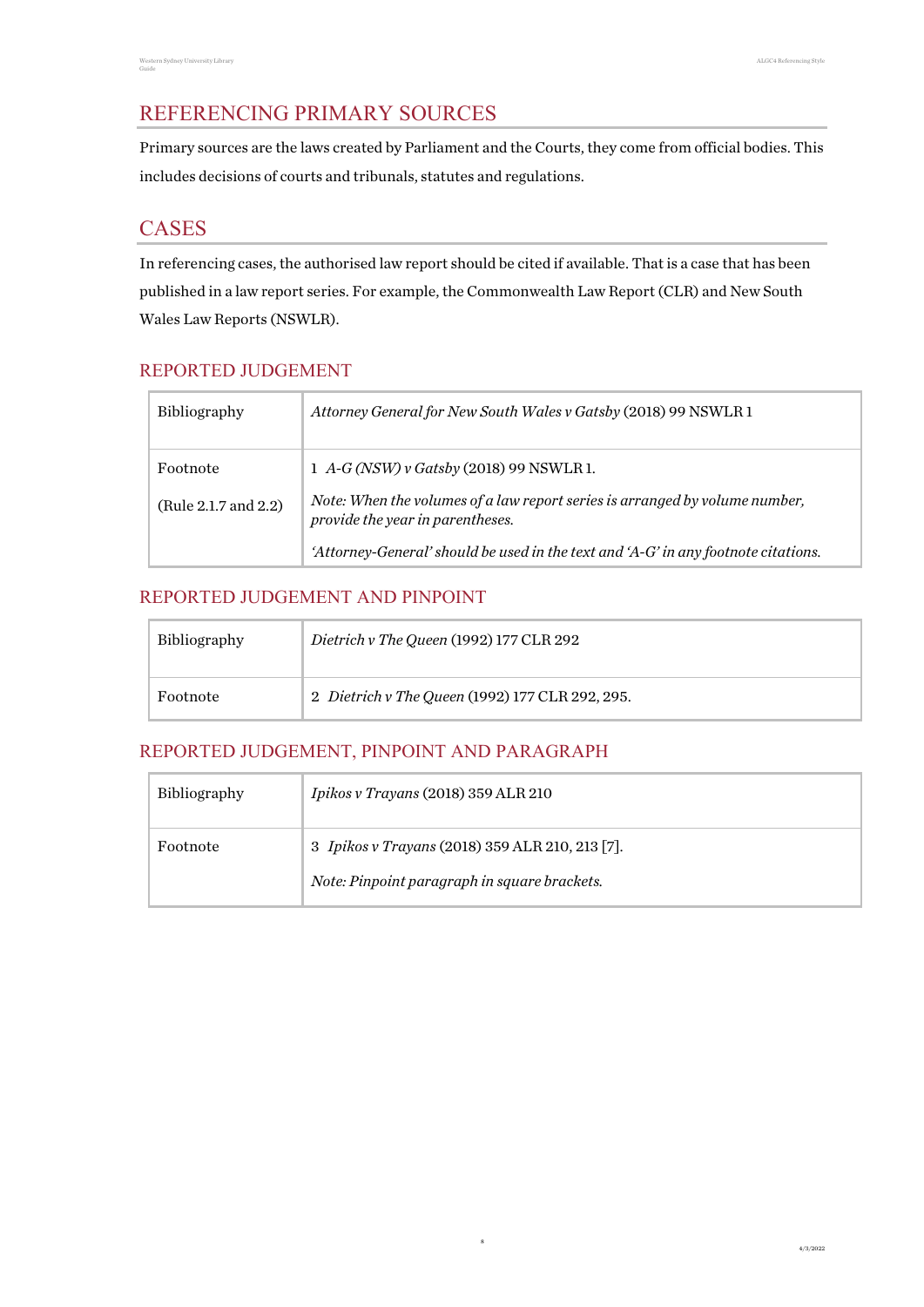# <span id="page-8-0"></span>UNREPORTED DECISIONS WITH A MEDIUM NEUTRAL CITATION

| <b>Bibliography</b> | State of New South Wales v Haidar [2020] NSWSC 38                                                                                                                   |
|---------------------|---------------------------------------------------------------------------------------------------------------------------------------------------------------------|
| Footnote            | 4 State of New South Wales v Haidar [2020] NSWSC 38.                                                                                                                |
| (Rule 2.3.1)        | Note: Year is in square brackets as judgement has not yet been reported. Pinpoint<br>references should appear as paragraph numbers and adhere to rules 1.1.6-1.1.7. |

# <span id="page-8-1"></span>UNREPORTED DECISIONS WITHOUT A MEDIUM NEUTRAL CITATION

| Bibliography | <i>Ross v Chambers</i> (Supreme Court of the Northern Territory, Kriewaldt J, 5 April<br>1956) 77-8    |
|--------------|--------------------------------------------------------------------------------------------------------|
| Footnote     | 5 <i>Ross v Chambers</i> (Supreme Court of the Northern Territory, Kriewaldt J, 5<br>April 1956) 77-8. |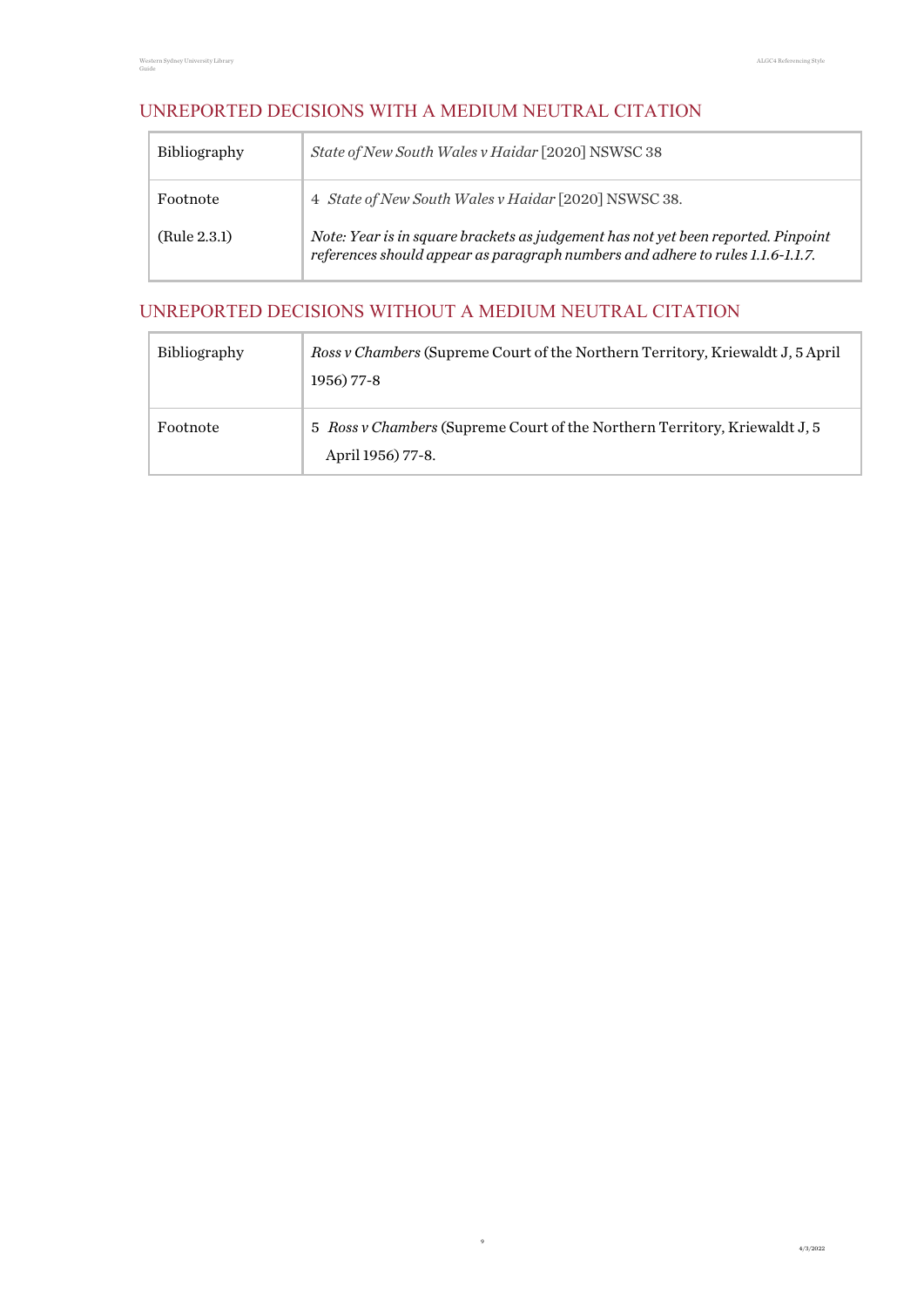# <span id="page-9-0"></span>LEGISLATION MATERIALS

Legislation are rules and laws made by the government. You need to cite the short title of the Act, not the long title (see Rule 1.4.4).

# <span id="page-9-1"></span>STATUTES (ACTS OF PARLIAMENT)

| Bibliography | Civil Liability Act 2002 (NSW)    |
|--------------|-----------------------------------|
| Footnote     | 6 Civil Liability Act 2002 (NSW). |
| (Rule 3.1)   |                                   |

# <span id="page-9-2"></span>STATUTES (ACTS OF PARLIAMENT) AND PINPOINT

| Bibliography | Crimes Act 1900 (NSW)         |
|--------------|-------------------------------|
| Footnote     | 7 Crimes Act 1900 (NSW) s 98. |
| (Rule 3.1.4) |                               |

#### <span id="page-9-3"></span>BILLS

| Bibliography | Digital Restart Fund Bill 2019 (NSW)    |
|--------------|-----------------------------------------|
| Footnote     | 8 Digital Restart Fund Bill 2019 (NSW). |
| (Rule 3.2)   |                                         |

# <span id="page-9-4"></span>DELEGATED LEGISLATION (REGULATION)

| Bibliography | Home Building Regulation 2014 (NSW)              |
|--------------|--------------------------------------------------|
| Footnote     | 9 Home Building Regulation 2014 (NSW) reg 37(2). |
| (Rule 3.4)   |                                                  |

#### <span id="page-9-5"></span>EXPLANATORY MEMORANDUM

| <b>Bibliography</b> | Explanatory Memorandum, Digital Restart Fund Bill 2019 (NSW)     |
|---------------------|------------------------------------------------------------------|
| Footnote            | 10 Explanatory Memorandum, Digital Restart Fund Bill 2019 (NSW). |
| (Rule 3.7)          |                                                                  |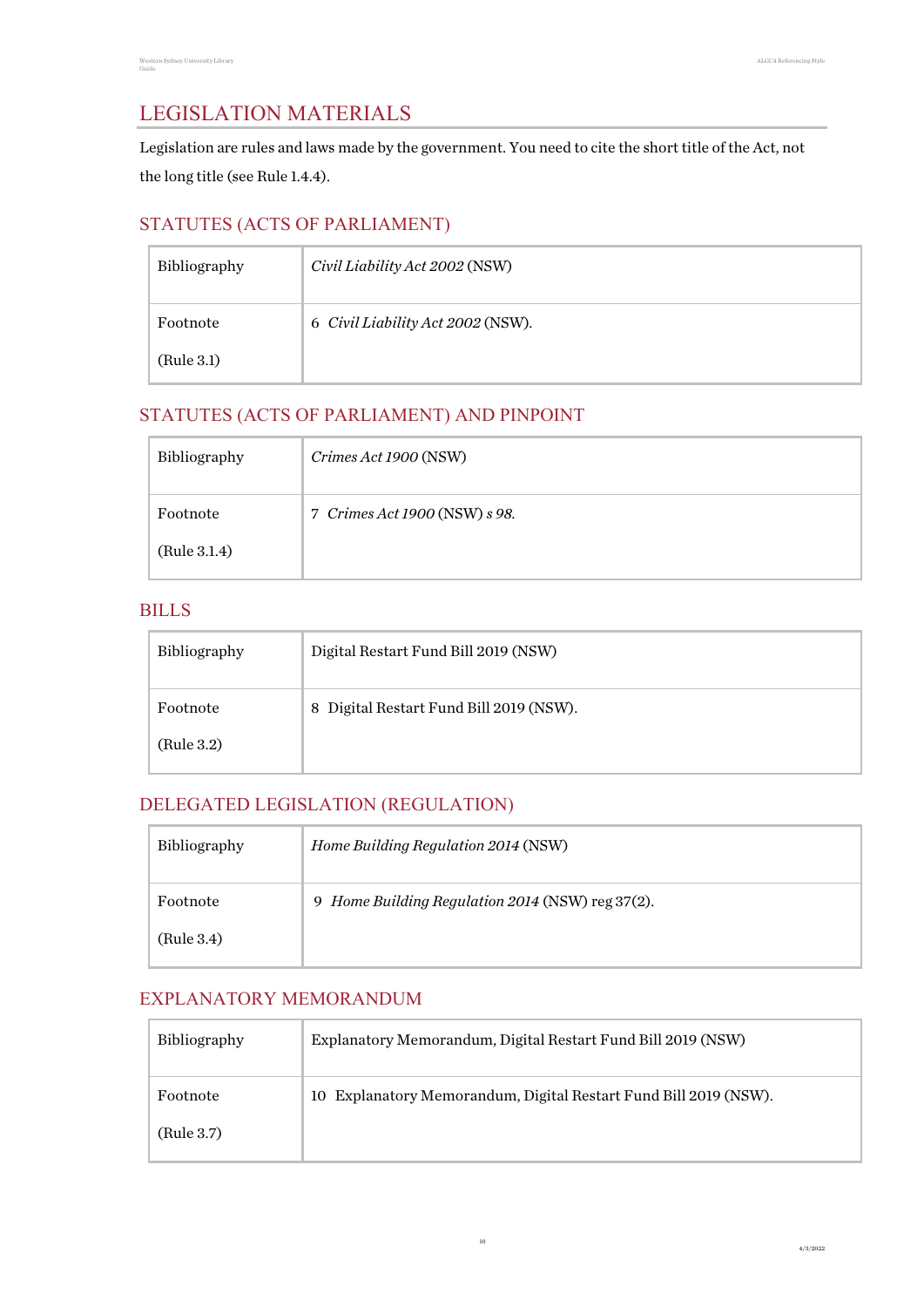# <span id="page-10-0"></span>REFERENCING SECONDARY SOURCES

Secondary sources provide explanations or descriptions of primary sources, and comprise of books, digests, encyclopedias, journal articles, reports, commentary written by practitioners, academics and reform bodies.

# <span id="page-10-1"></span>JOURNAL ARTICLES

Cite online journal articles as you would a print journal article. The format for more than one author is the same for all sources including journal articles, therefore, refer to the examples for books in this guide.

# <span id="page-10-2"></span>JOURNAL ARTICLE, ONE AUTHOR, NO ISSUE NUMBER

| <b>Bibliography</b>                     | Cody, Anna, 'Clinical Program in Community Legal Centres, the Australian<br>Approach' (2011) 4 Education and Law Review 1        |
|-----------------------------------------|----------------------------------------------------------------------------------------------------------------------------------|
| Footnote<br>(Rule 5.1, 5.4 and<br>5.10) | 11 Anna Cody, 'Clinical Program in Community Legal Centres, the Australian<br>Approach' (2011) 4 Education and Law Review 1, 16. |

# <span id="page-10-3"></span>JOURNAL ARTICLE, TWO OR THREE AUTHORS

| Bibliography                             | Lennon, Lisa, Lauren Eade and Anna Smyth, '3D Printing: Design Revolution or<br>Intellectual Property Nightmare?' (2013) 51(9) Law Society Journal 60, 62-3         |
|------------------------------------------|---------------------------------------------------------------------------------------------------------------------------------------------------------------------|
| Footnote<br>(Rule 4.1.2, 5.4 and<br>5.7) | 12 Lisa Lennon, Lauren Eade and Anna Smyth, '3D Printing: Design Revolution<br>or Intellectual Property Nightmare?' (2013) 51(9) Law Society Journal 60,<br>$62-3.$ |

# <span id="page-10-4"></span>JOURNAL ARTICLE, MORE THAN THREE AUTHORS

| <b>Bibliography</b>                      | Douglas, Michael et al, 'The HCCH Judgements Convention in Australian Law'<br>$(2019)$ 47(3) Federal Law Review 420      |
|------------------------------------------|--------------------------------------------------------------------------------------------------------------------------|
| Footnote<br>(Rule 4.1.2, 5.4 and<br>5.7) | 13 Michael Douglas et al, 'The HCCH Judgements Convention in Australian<br>Law' (2019) 47(3) Federal Law Review 420, 13. |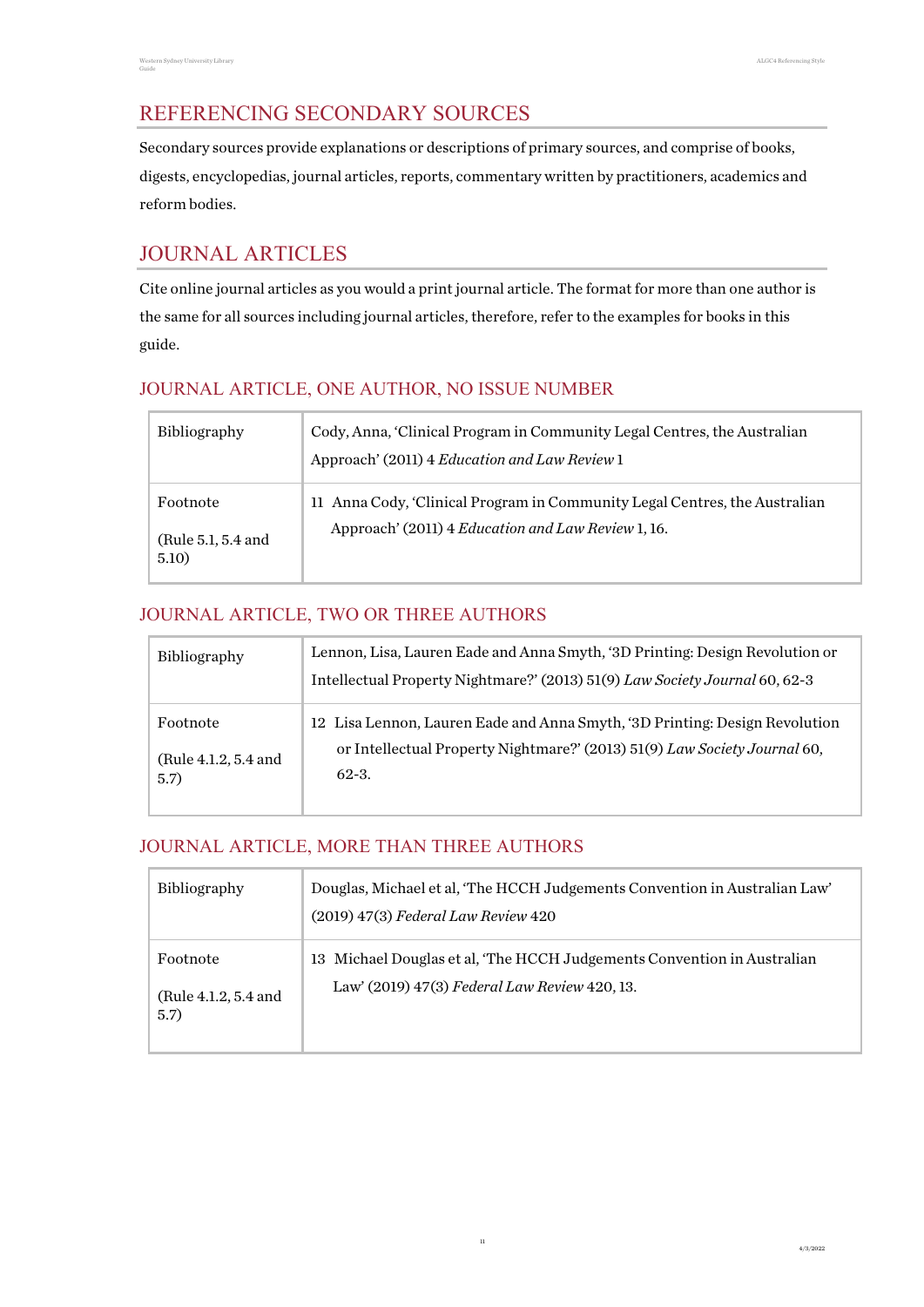# <span id="page-11-0"></span>BOOKS AND BOOK CHAPTERS

#### <span id="page-11-1"></span>SINGLE AUTHOR

| <b>Bibliography</b>  | Roy, Alpana, Australian Domain Name Law (Thomson Reuters, 2016)    |
|----------------------|--------------------------------------------------------------------|
| Footnote             | 14 Alpana Roy, Australian Domain Name Law (Thomson Reuters, 2016). |
| (Rule 4.1.1 and 6.1) |                                                                    |

#### <span id="page-11-2"></span>TWO OR THREE AUTHORS

| <b>Bibliography</b>              | Head, Michael, Scott Mann and Simon Kozlina, Transnational Governance:<br>Emerging Models of Global Legal Regulation (Ashgate, 2012)       |
|----------------------------------|--------------------------------------------------------------------------------------------------------------------------------------------|
|                                  | Note: Invert only the first author's name e.g. surname, first name.                                                                        |
| Footnote<br>(Rule 4.1.2 and 6.1) | 15 Michael Head, Scott Mann and Simon Kozlina, Transnational Governance:<br>Emerging Models of Global Legal Regulation (Ashgate, 2012) 93. |

## <span id="page-11-3"></span>FOUR OR MORE AUTHORS

| Bibliography         | Juriansz, John, et al, <i>Equity and Trusts: Law Principles and Practice</i> (Palgrave<br>Macmillan, 2011) |
|----------------------|------------------------------------------------------------------------------------------------------------|
| Footnote             | 16 John Juriansz et al, Equity and Trusts: Law Principles and Practice (Palgrave                           |
| (Rule 4.1.2 and 6.1) | Macmillan, 2011) 237-8.                                                                                    |

# <span id="page-11-4"></span>NO AUTHOR (INCL. DICTIONARY OR ENCYCLOPEDIA)

| <b>Bibliography</b>  | Australian Law Dictionary (Oxford University Press, 2 <sup>nd</sup> ed, 2015)     |
|----------------------|-----------------------------------------------------------------------------------|
| Footnote             | 17 Australian Law Dictionary (Oxford University Press, 2 <sup>nd</sup> ed, 2015). |
| (Rule 4.1.4 and 6.1) |                                                                                   |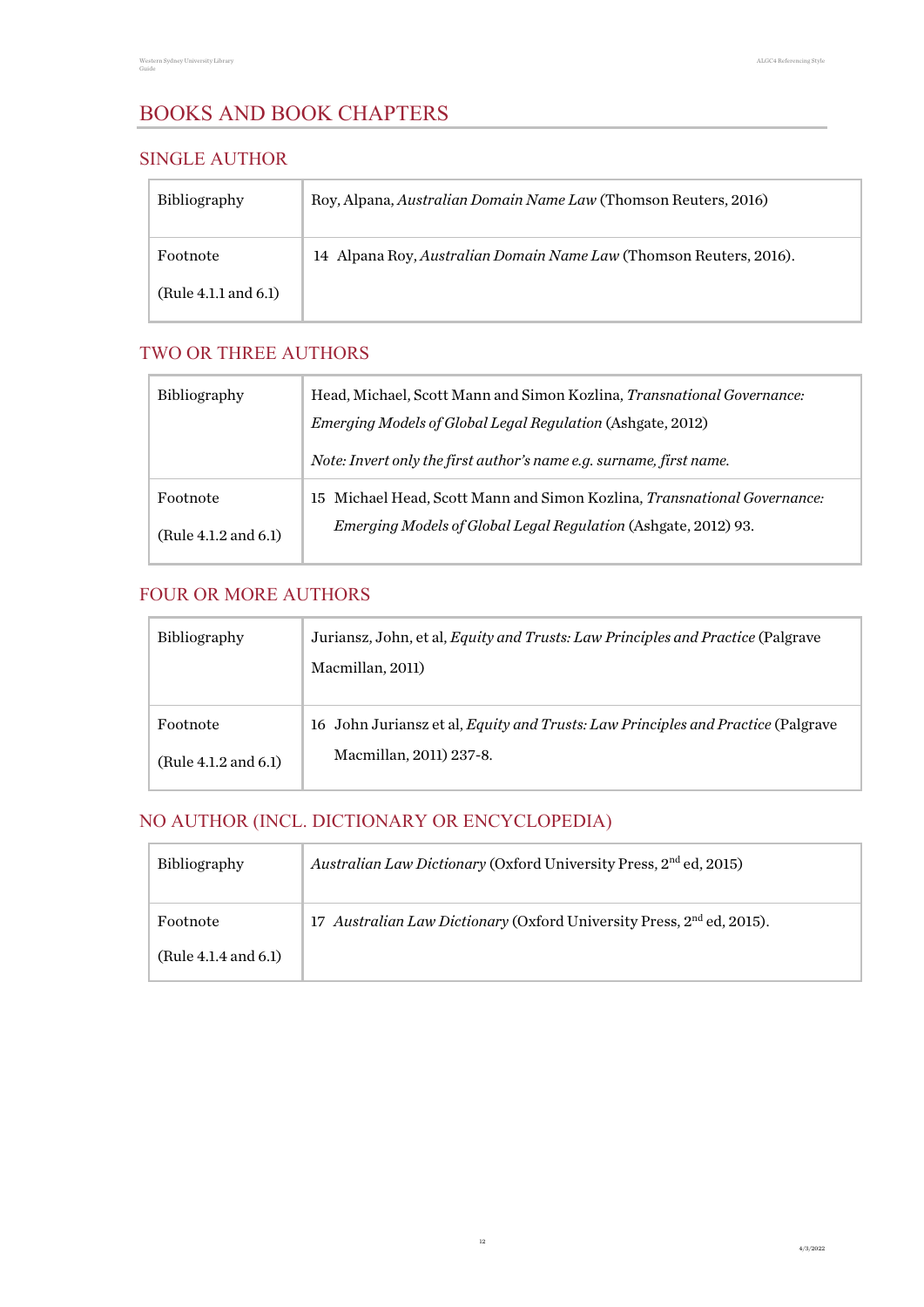#### <span id="page-12-0"></span>EDITED BOOK

| <b>Bibliography</b>  | Gutwirth, Paul, Ronald Leenes and Paul Hert (eds), Reforming European Data |
|----------------------|----------------------------------------------------------------------------|
|                      | <i>Protection Laws</i> (Springer, 2015)                                    |
| Footnote             | 18 Paul Gutwirth, Ronald Leenes and Paul Hert (eds), Reforming European    |
| (Rule 4.1.3 and 6.6) | Data Protection Laws (Springer, 2015).                                     |

#### <span id="page-12-1"></span>CHAPTER IN A BOOK

| <b>Bibliography</b>  | Oliveira, Garcia, The Amazon from an International Law Perspective (Cambridge)<br>University Press, 2011) ch 2 |
|----------------------|----------------------------------------------------------------------------------------------------------------|
| Footnote             | 19 Garcia Oliveira, The Amazon from an International Law Perspective                                           |
| (Rule 6.4 and 6.6.1) | (Cambridge University Press, 2011) ch 2.                                                                       |

# <span id="page-12-2"></span>CHAPTER IN AN EDITED BOOK

| Bibliography             | Hassan, Daud and Beatriz Garcia, 'Contemporary Marine Environmental<br>Disputes' in Hassan Daud and Saiful Karim (eds), International Marine<br>Environmental Law and Policy (Routledge, 2019)        |
|--------------------------|-------------------------------------------------------------------------------------------------------------------------------------------------------------------------------------------------------|
| Footnote<br>(Rule 6.6.1) | 20 Daud Hassan and Beatriz Garcia, 'Contemporary Marine<br>Environmental Disputes' in Daud Hassan and Saiful Karim (eds),<br>International Marine Environmental Law and Policy (Routledge, 2019) 225. |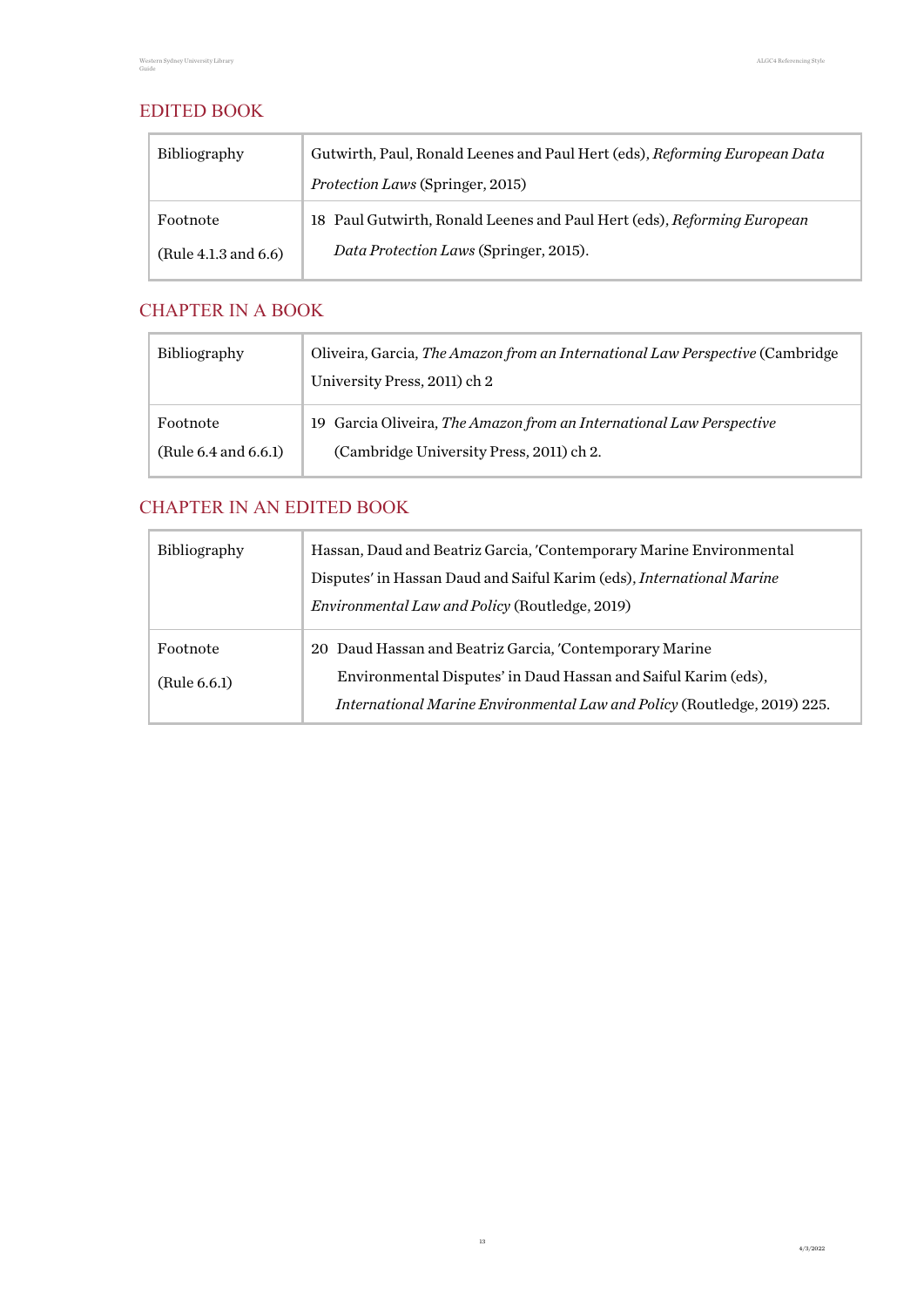## <span id="page-13-0"></span>TRANSLATED BOOK

| <b>Bibliography</b> | Dostoevsky, Fyodor, Crime and Punishment, tr Constance Garnett (The Modern<br>Library, 1932) |
|---------------------|----------------------------------------------------------------------------------------------|
| Footnote            | 21 Fyodor Dostoevsky, Crime and Punishment, tr Constance Garnett (The                        |
| (Rule 6.7)          | Modern Library, 1932).                                                                       |

#### <span id="page-13-1"></span>E-BOOK

| <b>Bibliography</b> | Head, Michael and Kristen Boehringer, The Legal Power to Declare War: Who<br>Decides? (Routledge, 2019)                                                       |
|---------------------|---------------------------------------------------------------------------------------------------------------------------------------------------------------|
| Footnote            | 22 Michael Head and Kristen Boehringer, The Legal Power to Declare War: Who<br>Decides? (Routledge, 2019).<br>Note: Cite an e-book as you would a print book. |

# <span id="page-13-2"></span>LOOSELEAF SERVICES (ONLINE)

| <b>Bibliography</b>    | Carter, JW, LexisNexis, Carter on Contract (Online at 1 February 2020) [02-001]                                                                                      |
|------------------------|----------------------------------------------------------------------------------------------------------------------------------------------------------------------|
| Footnote<br>(Rule 7.8) | 23 JW Carter, LexisNexis, Carter on Contract (Online at 1 February 2020) [02-<br>001.<br>Note: If accessed online, omit the volume number and include date accessed. |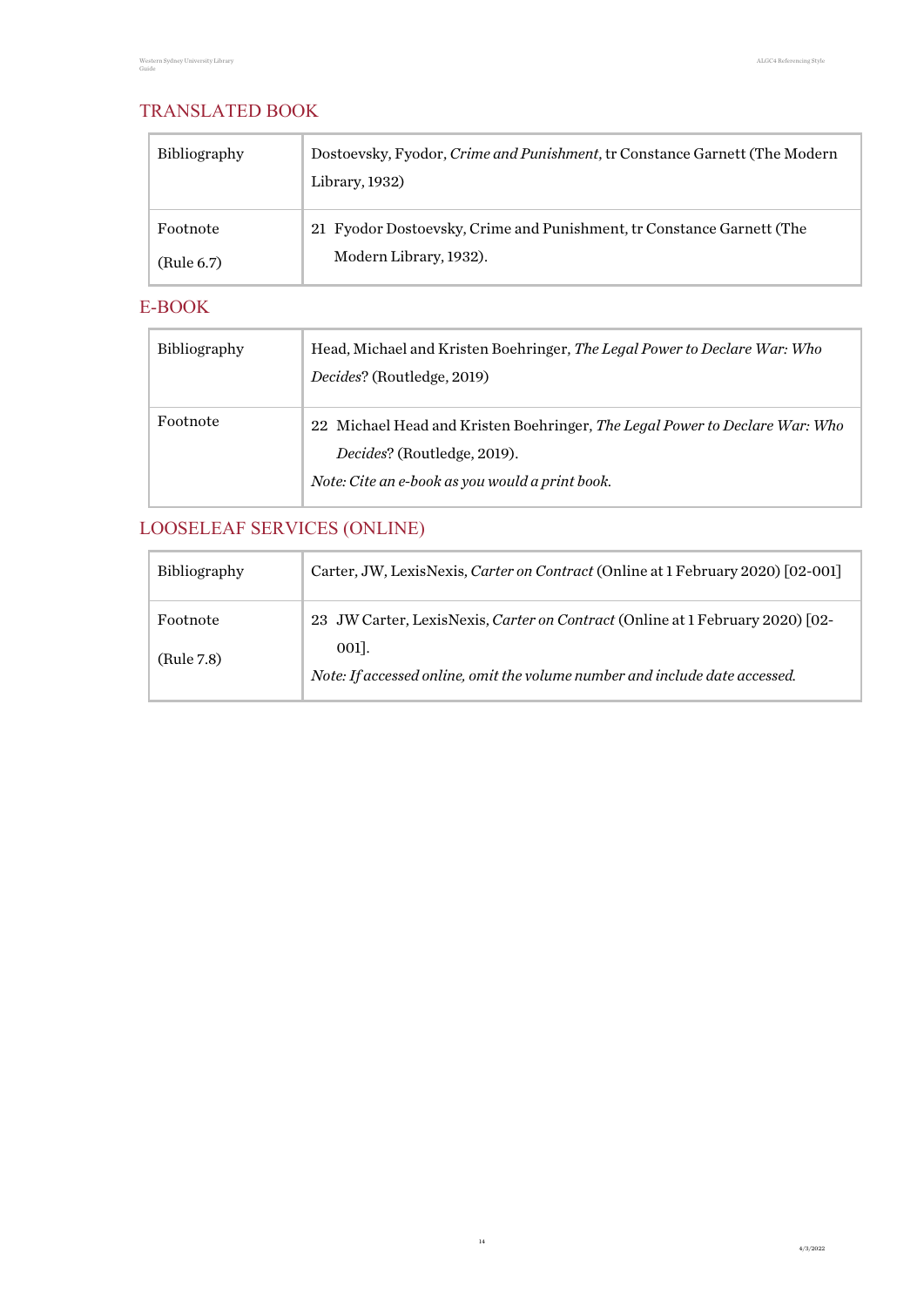# <span id="page-14-0"></span>OTHER SECONDARY SOURCES

#### <span id="page-14-1"></span>LAW REFORM COMMISSION REPORTS

| Bibliography | New South Wales Reform Commission, Bail (Report No 133, April 2012)       |
|--------------|---------------------------------------------------------------------------|
| Footnote     | 24 New South Wales Reform Commission, Bail (Report No 133, April 2012) 59 |
| (Rule 7.1.4) | $[4.33]$ .                                                                |

# <span id="page-14-2"></span>CONFERENCE PAPERS

| <b>Bibliography</b> | Roy, Alpana, 'Decoding Domain Name Law' (Conference Paper, The College of<br>Law's Continuing Professional Development Seminar, 10 October 2013) |
|---------------------|--------------------------------------------------------------------------------------------------------------------------------------------------|
| Footnote            | 25 Alpana Roy, 'Decoding Domain Name Law' (Conference Paper, The College of                                                                      |
| (Rule 7.2.4)        | Law's Continuing Professional Development Seminar, 10 October 2013).                                                                             |

# <span id="page-14-3"></span>THESES AND DISSERTATIONS

| <b>Bibliography</b> | Head, Michael, 'Marxism, Revolution and Law: The Experience of Early Soviet<br>Russia' (PhD Thesis, University of Western Sydney, 2004) |
|---------------------|-----------------------------------------------------------------------------------------------------------------------------------------|
| Footnote            | 26 Michael Head, 'Marxism, Revolution and Law: The Experience of Early Soviet                                                           |
| (Rule 7.2.5)        | Russia' (PhD Thesis, University of Western Sydney, 2004).                                                                               |

## <span id="page-14-4"></span>**LECTURES**

| <b>Bibliography</b> | Borsellino, Grace, 'Laws of Associations' (LAWS200018 Lecture, Western Sydney<br>University Law School, 19 September 2019)                                                                           |
|---------------------|------------------------------------------------------------------------------------------------------------------------------------------------------------------------------------------------------|
| Footnote            | 27 Grace Borsellino, 'Laws of Associations' (LAWS200018 Lecture,<br>Western Sydney University Law School, 19 September 2019).<br>Note: It's recommended to cite lectures as speeches (AGLC Rule 7.3) |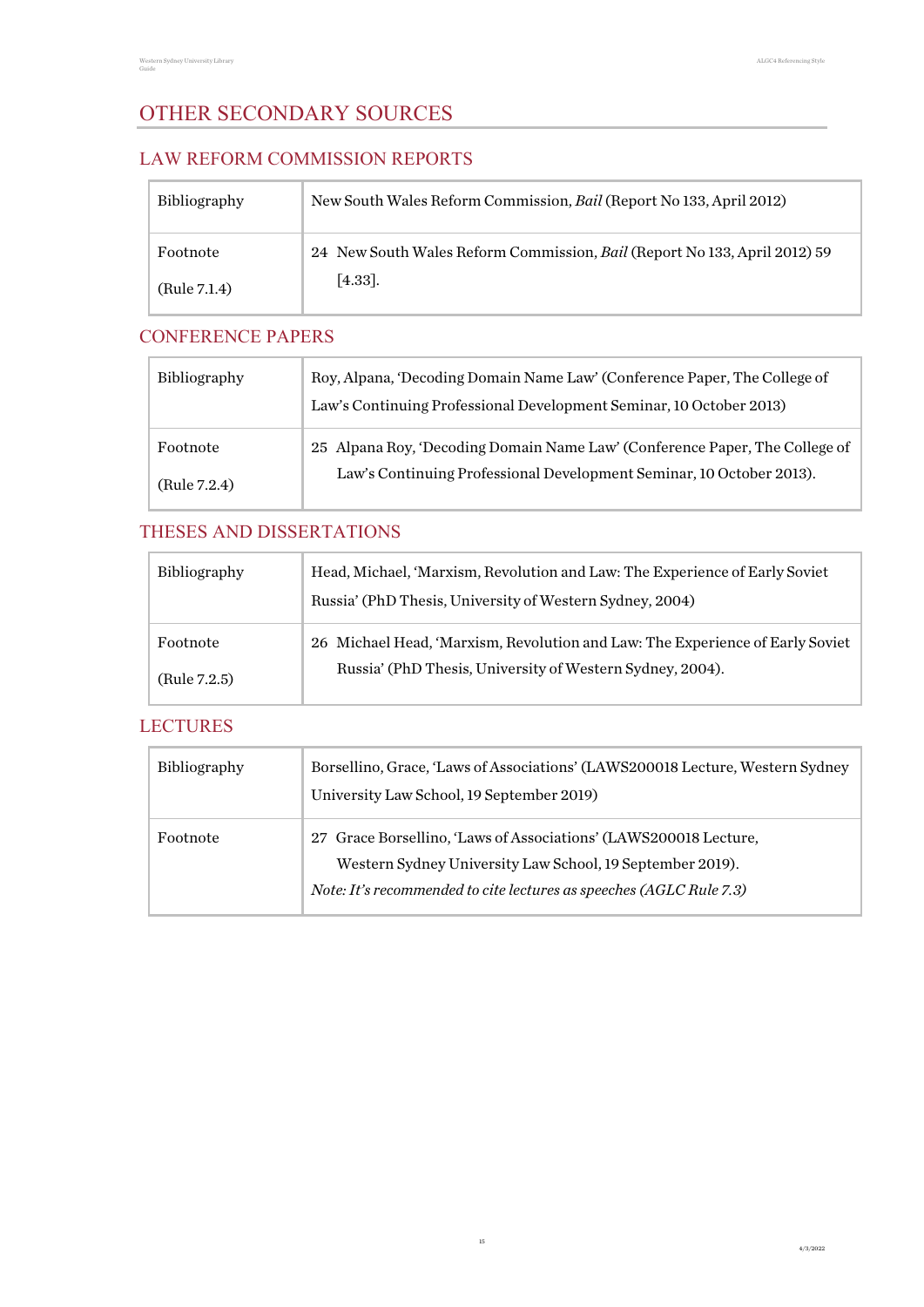# <span id="page-15-0"></span>DICTIONARIES AND LEGAL ENCYLOPEDIAS

#### <span id="page-15-1"></span>ENTRY DICTIONARIES (PRINT, INCLUDES LEGAL DICTIONARIES)

| <b>Bibliography</b> | Australian Law Dictionary $(2nd$ ed, 2015)                                   |
|---------------------|------------------------------------------------------------------------------|
| Footnote            | 28 Australian Law Dictionary (2 <sup>nd</sup> ed, 2015) 'detention' (def 1). |
| (Rule 7.6)          |                                                                              |

# <span id="page-15-2"></span>ENTRY DICTIONARIES (ONLINE, INCLUDES LEGAL DICTIONARIES)

| <b>Bibliography</b> | <i>Macquarie Dictionary</i> (online at 16 December 2019)            |
|---------------------|---------------------------------------------------------------------|
| Footnote            | 29 Macquarie Dictionary (online at 16 December 2019) 'punctilious'. |
| (Rule 7.6)          |                                                                     |

#### <span id="page-15-3"></span>LEGAL ENCYLOPEDIAS (PRINT)

| <b>Bibliography</b>    | LexisNexis, <i>Halsbury's Laws of Australia</i> , vol 15 (at 25 May 2009) 235 Insurance,<br>'2 General Principles'                                                                                                                                                       |
|------------------------|--------------------------------------------------------------------------------------------------------------------------------------------------------------------------------------------------------------------------------------------------------------------------|
| Footnote<br>(Rule 7.7) | 30 LexisNexis, Halsbury's Laws of Australia, vol 15 (at 25 May 2009) 235<br>Insurance, '2 General Principles' [235-270].<br>Note: Where a legal encyclopedia indicated the date of last update of a chapter, the<br>full date should be included in the reference entry. |

#### <span id="page-15-4"></span>LEGAL ENCYLOPEDIAS (ONLINE)

| <b>Bibliography</b> | Westlaw AU, The Laws of Australia (online at 10 November 2019) 17 Family Law,<br>'17.4 Divorce' |
|---------------------|-------------------------------------------------------------------------------------------------|
| Footnote            | 31 Westlaw AU, The Laws of Australia (online at 10 November 2019) 17 Family                     |
| (Rule 7.7)          | Law, '17.4 Divorce' [17.4.10].                                                                  |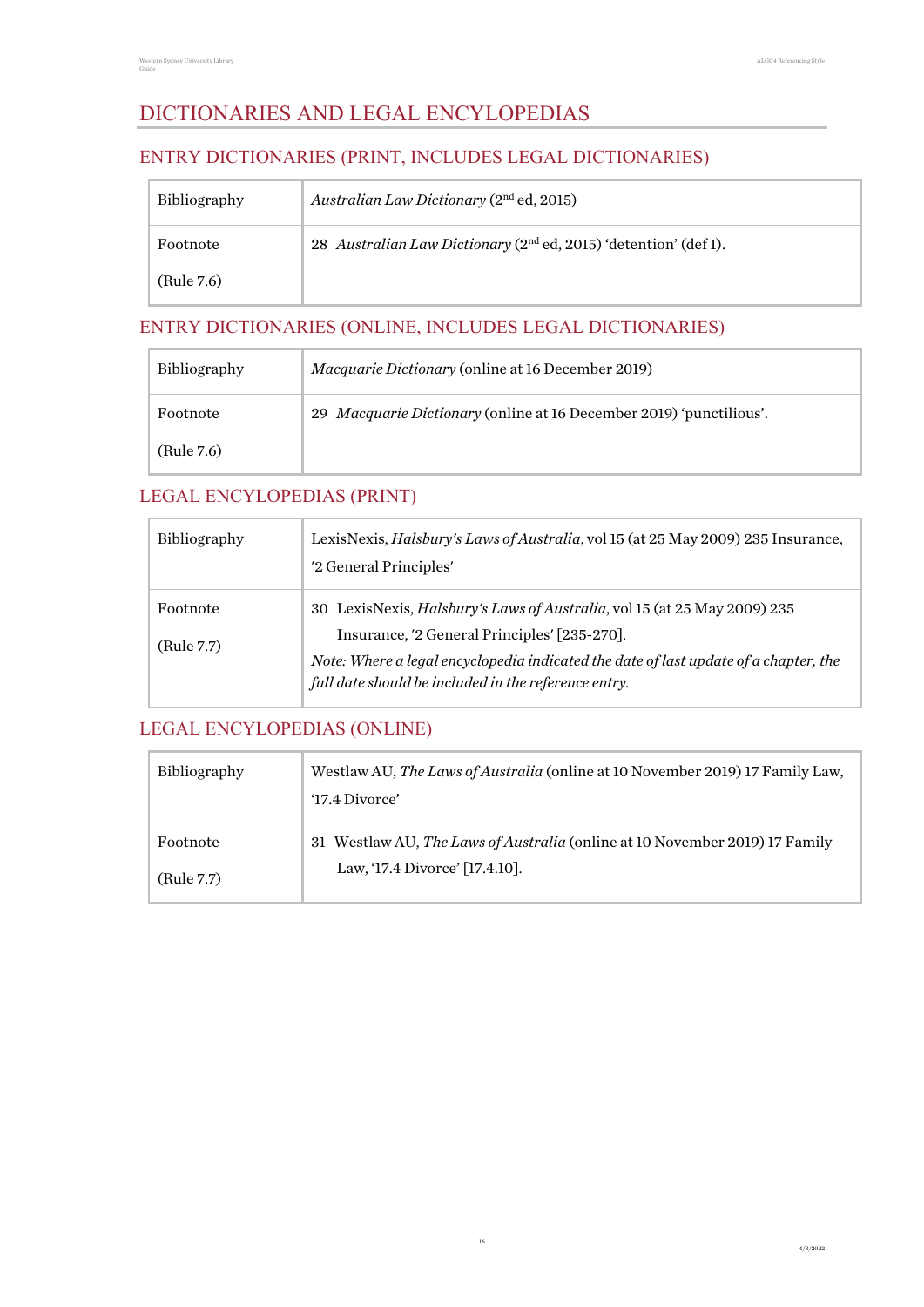# <span id="page-16-0"></span>NEWSPAPER ARTICLES

# <span id="page-16-1"></span>NEWSPAPER ARTICLE (PRINT)

| <b>Bibliography</b> | Keane, Anthony, 'Gift Card Laws Help Shoppers', <i>Parramatta Advertiser</i> (Sydney,<br>20 December 2019) 5 |
|---------------------|--------------------------------------------------------------------------------------------------------------|
| Footnote            | 32 Anthony Keane, 'Gift Card Laws Help Shoppers', Parramatta Advertiser                                      |
| (Rule 7.11.1)       | (Sydney, 20 December 2019) 5.                                                                                |

# <span id="page-16-2"></span>NEWSPAPER ARTICLE, NO AUTHOR FROM A NAMED SECTION (PRINT)

| <b>Bibliography</b>                     | 'MPs Seek to Visit Assange in UK Jail', News, The Sydney Morning Herald<br>(Sydney, 4 December 2019)     |
|-----------------------------------------|----------------------------------------------------------------------------------------------------------|
| Footnote<br>(Rule 7.11.1 and<br>7.11.4) | 33 'MPs Seek to Visit Assange in UK Jail', News, The Sydney Morning Herald<br>(Sydney, 4 December 2019). |

# <span id="page-16-3"></span>NEWSPAPER ARTICLE (ELECTRONIC)

| <b>Bibliography</b> | Pearson, Erin, 'Brawl in Court After Teen Jailed for Laa Chol's Senseless Murder',                       |
|---------------------|----------------------------------------------------------------------------------------------------------|
|                     | The Age (online, 20 December 2019)                                                                       |
|                     | <https: laa-chol-s-teen-killer-gets-20-<="" national="" td="" victoria="" www.theage.com.au=""></https:> |
|                     | years-for-senseless-and-vicious-murder-20191220-p53lsv.html>                                             |
| Footnote            | 34 Erin Pearson, 'Brawl in Court After Teen Jailed for Laa Chol's Senseless                              |
| (Rule 7.11.2)       | Murder', The Age (online, 20 December 2019)                                                              |
|                     | <https: laa-chol-s-teen-killer-gets-<="" national="" td="" victoria="" www.theage.com.au=""></https:>    |
|                     | 20-years-for-senseless-and-vicious-murder-20191220-p53lsv.html>.                                         |